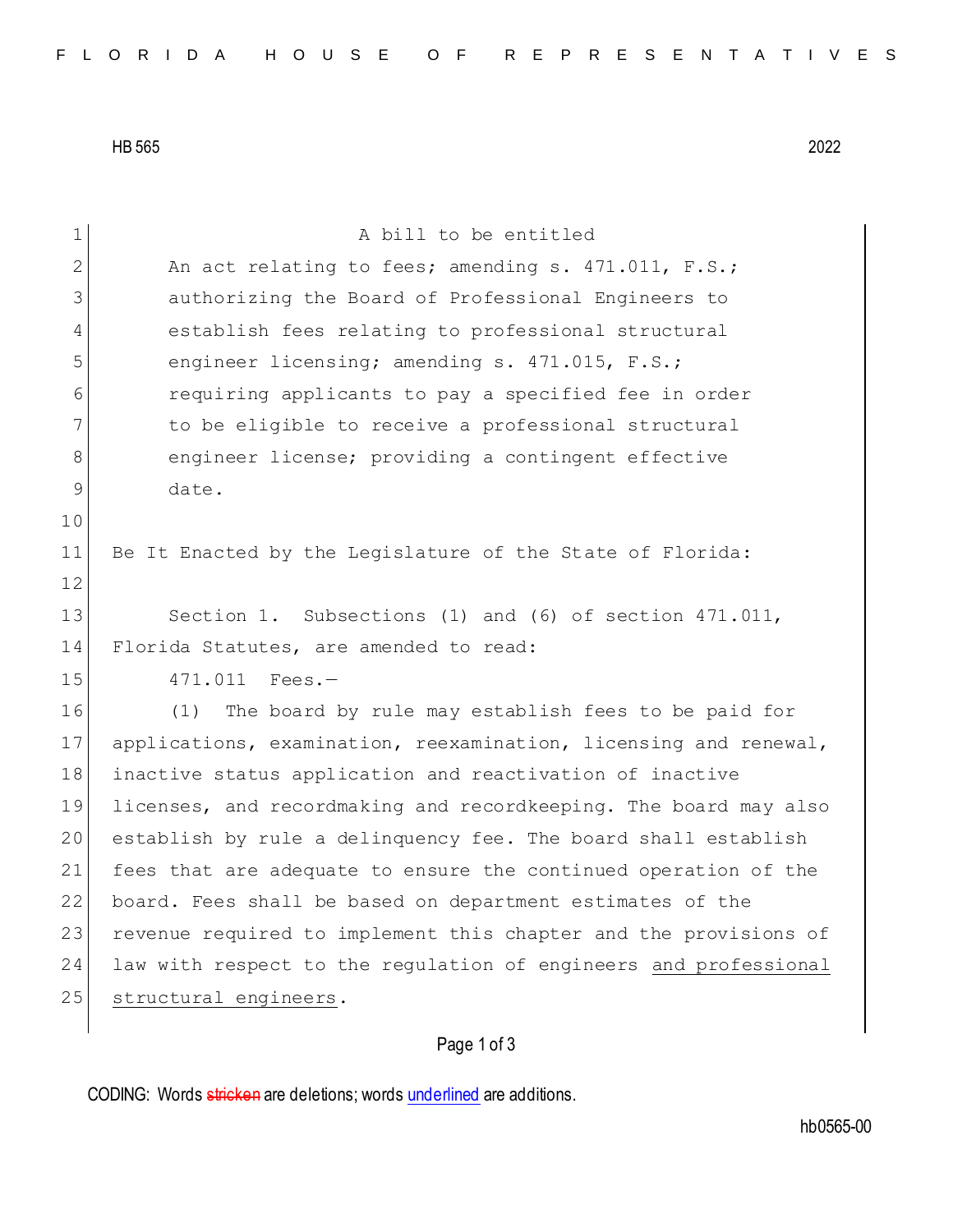HB 565 2022

Page 2 of 3 26 (6) The fee for a temporary registration or certificate to 27 | practice engineering or professional structural engineering 28 shall not exceed \$25 for an individual or \$50 for a business 29 firm. 30 Section 2. Paragraph (a) of subsection (3) of section 31 471.015, Florida Statutes, as amended by HB 375, 2022 Regular 32 Session, is amended to read: 33 471.015 Licensure.— 34 (3)(a) The management corporation shall issue a 35 professional structural engineer license to any applicant whom 36 the board certifies as qualified to practice professional 37 structural engineering and who meets all of the following 38 requirements: 39 1. Is licensed under this chapter as an engineer or is 40 qualified for licensure as an engineer. 41 2. Submits an application in the format prescribed by the 42 board. 43 3. Provides satisfactory evidence of good moral character, 44 as defined by the board. 45 4. Provides a record of 4 years of active structural 46 engineering experience, as defined by the board, under the 47 | supervision of a licensed professional engineer. 48 5. Has successfully passed the 16-hour National Council of 49 Examiners for Engineering and Surveying Structural Engineering 50 examination.

CODING: Words stricken are deletions; words underlined are additions.